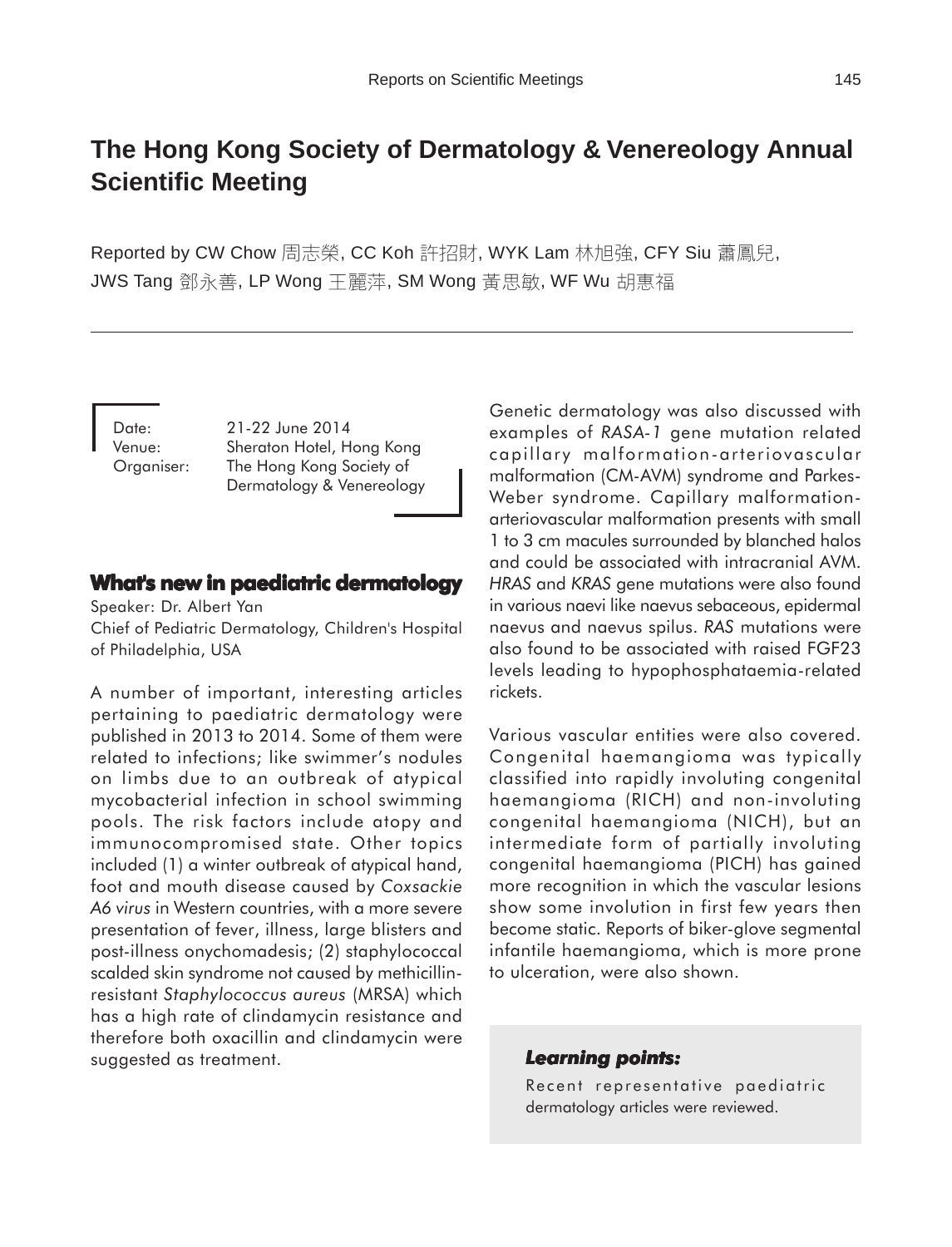# **Monitored anaesthesia care in the clinic**

Speaker: Dr. John Low Specialist in Anaesthesiology, Private Practice, Hong Kong

Monitored anaesthesia care (MAC) in officebased clinic has the advantages of money saving and minimising hospital anxiety of patients, especially children, while remaining safe and efficient with proper assessments, equipment and monitoring. The anaesthetic drugs of choice include inhalational anaesthetics which are excellent for children but require complex equipment; and intravenous drugs with short half-life in terms of minutes like propofol which has a very rapid onset and recovery time, and a stable pharmacokinetics that can be achieved with bolus followed by infusion. Other essential equipment include monitoring devices, AMBU bag and oxygen, airway kits, medications for treatment of major complications like anaphylaxis and sometimes fire extinguisher for the possible fire hazards with electrosurgical units. Patient positioning device like soft elastic belt is also necessary to minimise risks to patients.

The workflow of a procedure under anaesthesia in a clinic setting starts off with screening questionnaire, fasting instructions and consent form before the procedure; followed by assessment of home readiness of patients after the procedure by post-anaesthesia discharge scoring system. Finally, patients are discharged safely with written instructions such as refraining from machinery operation etc.

# *Learning points: Learning*

Monitored anaesthesia care supervised by specialist anaesthetists in clinics is getting popular due to its advantage of reducing anxiety in paediatric patients undergoing procedures requiring anaesthesia.

# **Update on diagnosis and treatment on diagnosis and treatment of paediatric acne**

Speaker: Dr. Albert Yan Chief, Section of Pediatric Dermatology, Children's Hospital of Philadelphia, USA

Acne is a skin problem noted in different age group of patients, including neonatal period (0-6 weeks), infantile (0-1 year), mid-childhood (1-7 years), pre-adolescent (7-11 years) and adolescent period (12-19 years).

For mid-childhood onset acne, bone age and endocrine workup should be done, especially for those from three to seven years old. This group of patients should be evaluated more closely.

For severe acne, isotretinoin is a treatment option. A high dose "high and dry" isotretinoin protocol was suggested in some studies. The side effect of hyperostoses appears to be dose and duration dependent. Retinoid-related premature epiphyseal closure is a very rare event. There is conflicting data concerning the association of isotretinoin and inflammatory bowel disease.

# *Learning points: Learning points:*

Paediatric patients with acne may need further workup with close evaluation.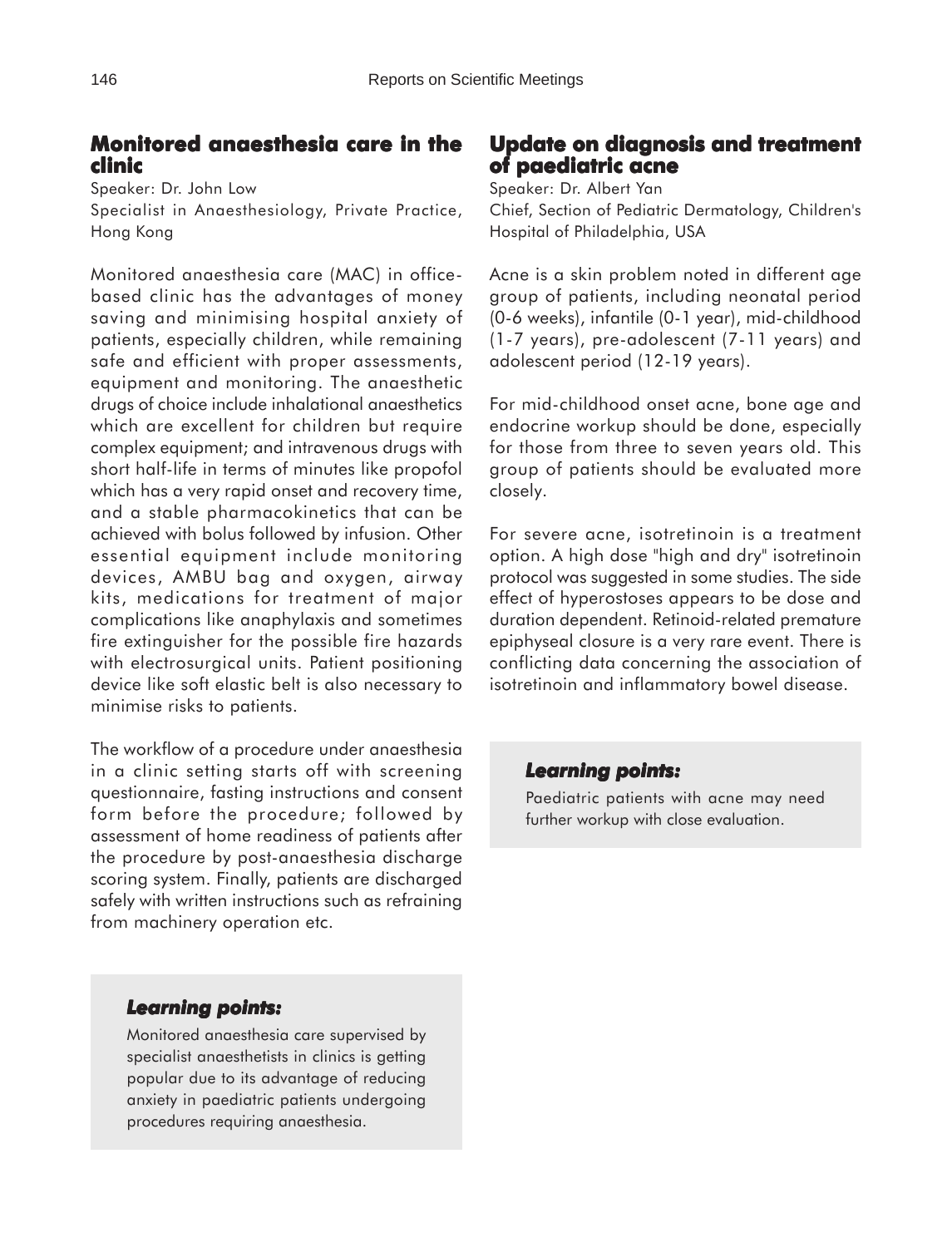# **New advances in cosmetic dermatological procedures**

Speaker: Prof. Henry HL Chan

Honorary Professor, Division of Dermatology, Department of Medicine, The University of Hong Kong, Hong Kong

Mesotherapy and platelet rich plasma (PRP) therapy have been introduced as skin rejuvenation procedures for the treatment of photoageing recently. Mesotherapy was initially used for pain relief. It involved the injection of nutritional substances into the dermis e.g. vasodilator, hyaluronic acid. However, it was uncertain whether the benefit was due to the material injected or actually to the needle injury. One study showed that injection of hyaluronic acid into the dermis improved the appearance of the skin and also showed ultrasonic changes in the skin. However, there were no controls in the study to determine whether the benefit was due to the needle injury alone or the nutritional substances injected. Another study was done in 2013 on 53 patients who received injections of saline solution or hyaluronic acid into the skin. There was some improvement, though not impressive. The effect of hyaluronic acid lasted longer (three months) than saline (one month). Another study on 10 patients conducted by injection of multivitamin or hyaluronic acid over four sessions every four months showed no significant histological or clinical changes. Side effects of mesotherapy include: blindness (phosphatidylcholine for mesotherapy on lipolysis), scar, thyrotoxicosis, granulation, granuloma annulare, ulcer and atypical mycobacterial infection. In conclusion, no evidence was found for mesotherapy in skin rejuvenation. Besides, the role of mesotherapy in fat removal is controversial.

Platelet rich plasma therapy involves autologous platelet-rich plasma (rich in growth factors) transfusion. One study of 10 patients on the use of PRP in the treatment of infra-orbital dark circles and perioral wrinkles showed some improvement with colour but other aspects (e.g. hydration content, wrinkle) were not improved. There is some evidence for the use of PRP in wound healing (e.g. leg ulcer). One study on PRP showed enhanced wound healing after ablative carbon dioxide laser but evidence of its use directly in skin rejuvenation was limited.

#### *Learning points: Learning points:*

Basic principles and good evidence for mesotherapy and PRP on skin rejuvenation are still lacking in the literature.

## **Severe cutaneous adverse reactions (SCARs): a step forward a forward** − **from treatment to prevention**

Speaker: Dr. Johnny Chan Clinical Assistant Professor, Department of Medicine, Queen Mary Hospital, Hong Kong

Adverse drug reactions are common and account for 0.36-15.1% of hospitalised patients. Adverse drug reactions vary with the drug used, pharmaco-genetic traits and concomitant conditions (e.g. HIV, malignancy). Stevens-Johnson syndrome / toxic epidermal necrolysis (SJS/TEN), drug reaction with eosinophilia and systemic symptoms and acute generalised exanthematous pustulosis are collectively categorised as SCARs.

Dr. Chan focused his talk on SJS/TEN. A local study was carried out in Queen Mary Hospital on SJS/TEN over a ten-year period. Among the 31 cases, the commonest culprit agents were aromatic anti-convulsants, followed by allopurinol, beta-lactam, cotrimoxazole, NSAID and traditional Chinese medicine. The mortality rate was 16.1% and the causes of death were sepsis, acute renal failure and acute myocardial infarction. Patients developed complications including liver derangement, renal derangement,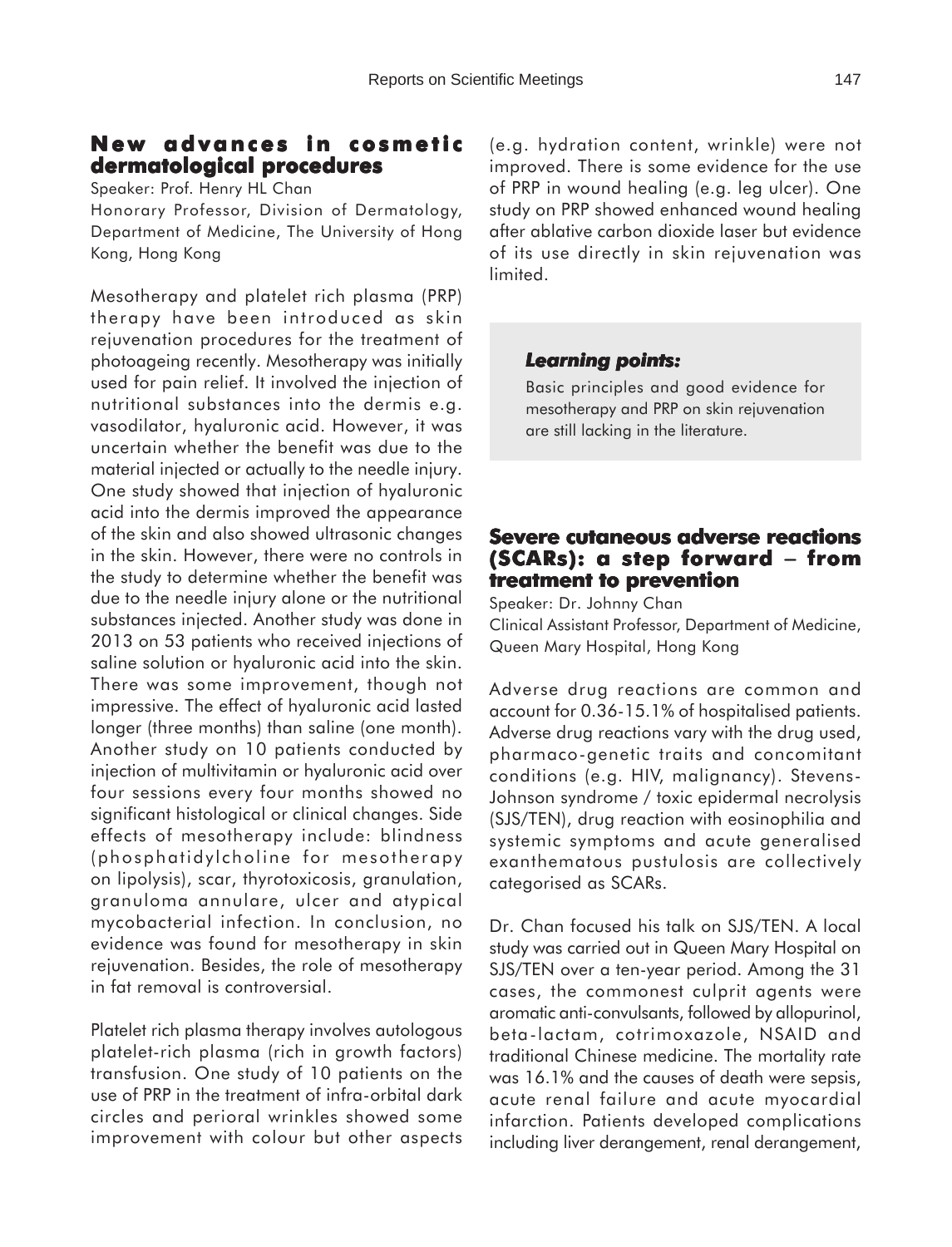airway obstruction, etc. The management of SJS/ TEN includes: stopping all the unnecessary medications, transfer to burns unit or ICU for close monitoring, wound management, treatment of infection and systemic therapy e.g. intravenous immunoglobulin, pulse methylprednisolone, cyclosporine, cyclophosphamide. Dr. Chan also talked on the use of etanercept for the management of TEN in a recent case series of 10 patients.

Dr. Chan highlighted the advances in the treatment and prevention of SJS/TEN. The identified associations of *HLA-B*\*15:02, *HLA-B*\*57:01 and *HLA-B*\*58:01 alleles with carbamazepine-, abacavir- and allopurinolinduced SCARs can help to prove whether genetic tests are efficient and cost-effective for clinical use. On the other hand, the identification of granulysin, a cytolytic protein that is highly expressed in the blister cells in SJS/TEN, may lead to a new molecular target for treatment in the future.

#### *Learning points: Learning*

The future direction for the management of SJS/TEN includes: using a reagent with anti-granulysin property, validation of the role of anti-TNFα, immunosuppressants and prevention.

# **Use of herbal medicine in dermatology in China**

Speaker: Dr. Xia-min Liu

Associate Consultant, Department of Dermatology, the University of Hong Kong - Shenzhen Hospital, China

In China, 90% of patients who have skin diseases have been using traditional Chinese medicine (TCM). In China and overseas, there are increasing number of studies and reports on the use of TCM in treating various types of dermatoses. Dr. Liu shared with the audience

some kinds of herbal medicine that are commonly used in her daily practice:

- 1. Glucosidorum tripterygii tororum: It is used in the treatment of discoid lupus erythematosus, scleroderma, eczema, psoriasis, palmoplantar pustulosis, erythema nodosum, prurigo nodularis, sarcoidosis, etc. Due to its high toxicity, patients may develop derangement in liver or renal function, bone marrow suppression, menstrual disorders and infertility.
- 2. Compound Glycyrrhizin: Due to its steroidlike effects, compound Glycyrrhizin has been used in the treatment of various dermatoses including psoriasis. Compound Glycyrrhizin, when combined with methotrexate or phototherapy, showed better treatment outcome in patients with psoriasis.
- 3. Total glucosides of paeonia: It is effective in reducing liver damage and liver fibrosis. It is therefore used as adjuvant therapy when methotrexate or retinoids are used in the treatment of psoriasis.
- 4. Yupingfengsan: It has been used in the treatment of chronic urticaria, angioneurotic oedema, pruritus and livedo reticularis.
- 5. Cooling blood compound: It has been used for treating acute guttate psoriasis.

#### *Learning points: Learning points:*

There are increasing reports on the effectiveness of herbal medicine. Yet the potential side effects, e.g. derangement in liver and renal function, bone marrow suppression, menstrual disorders, heavy metal intoxication, flare-up of skin condition, should not be ignored.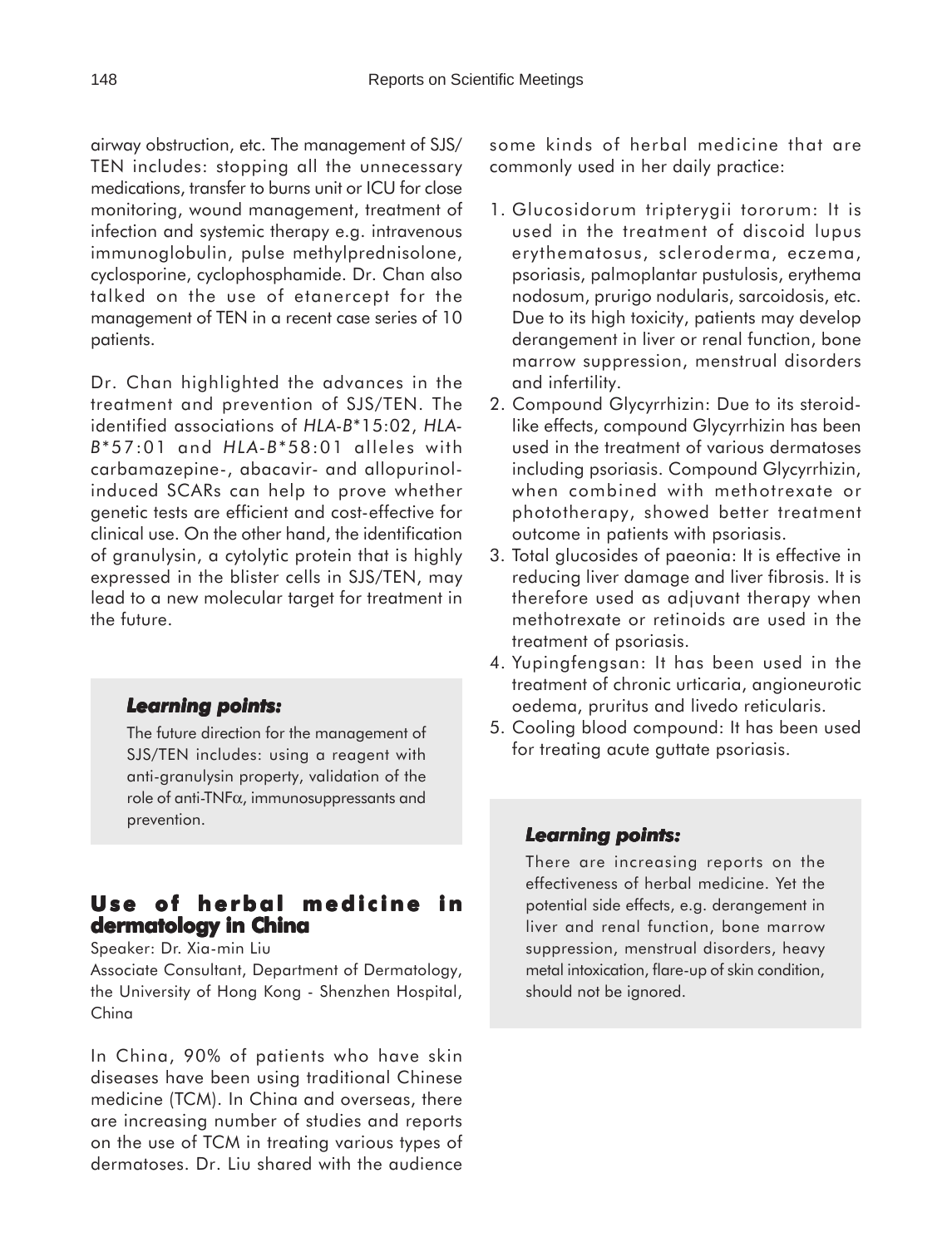# **Use of azathioprine in adult atopic dermatitis with pre-treatment -treatment thiopurine methyltransferase assessment assessment**

Speaker: Dr. Sze-man Wong Medical and Health Officer, Social Hygiene Service, Department of Health, Hong Kong

Azathioprine (dose 2 mg/kg/day) was found to be an effective and well tolerated drug in controlling moderate-to-severe atopic dermatitis refractory to topical treatment. A greater disease improvement was observed with longer treatment duration (six months vs. three months). Disease improvement was maintained for at least three months after stopping treatment. Common side-effects including lymphopaenia, dyspepsia and liver enzyme elevation were observed although most were transient and reverted to normal after dose reduction. In this study, azathioprine was well tolerated. Two out of 36 patients stopped azathioprine due to neutropaenia, but both had normal thiopurine methyltransferase (TPMT) level. Only 1 out of 36 had low TPMT level and she tolerated AZA well at a lower target dose (1.5 mg/kg/day) with similar efficacy.

# *Learning points: Learning*

Regular blood monitoring for cell counts is still warranted despite a normal thiopurine methyltransferase level.

#### **Dermatomyositis: 10-year retrospective review**

Speaker: Dr. Shun-chin Ng

Medical and Health Officer, Social Hygiene Service, Department of Health, Hong Kong

In this study, old age (>40 years old), male gender, and co-existing cancer were associated with higher mortality in patients suffering from dermatomyositis. Nasopharyngeal carcinoma (NPC) and lung cancer were the top two cancers diagnosed in male patients while NPC, lung cancer and breast cancer were the top three cancers diagnosed in female patients. Most cancers were detected within the first year of diagnosis, but screening for at least three years is recommended.

# *Learning points: Learning points:*

Dermatomyositis is associated with malignancy in adults but rare in children. In patients with clinical indication or refractory disease, malignancy should be screened.

# **Complications and pitfalls in the use of fillers**

Speaker: Dr. Leo Chow Dermatologist, Private Practice, Hong Kong

Dermal filler injection is a popular aesthetic procedure in removing wrinkles and facial contouring. Dermal fillers can be divided into temporary, semi-permanent and permanent types with different durability. Hyaluronic acid (HA) gel is the most commonly used temporary filler nowadays. Similar to other medical procedures, dermal filler injection can also give rise to many complications. Early onset complications (onset within two weeks) can vary from injection site redness, swelling, bruising, to severe skin necrosis and embolism-related blindness. Late onset complications (onset after two weeks) can include lumpiness, Tyndall effect, infection and granuloma formation. Salvaging treatments can sometimes be helpful in managing the complications, for example, prompt hyalase injection can be used to alleviate HA-related vessel occlusion and embolism. In order to minimise the potential complications, a good knowledge of the facial anatomy, nature of the dermal fillers and correct filler injection techniques are necessary. Besides, the clinic should be well-equipped to handle any complications promptly and properly.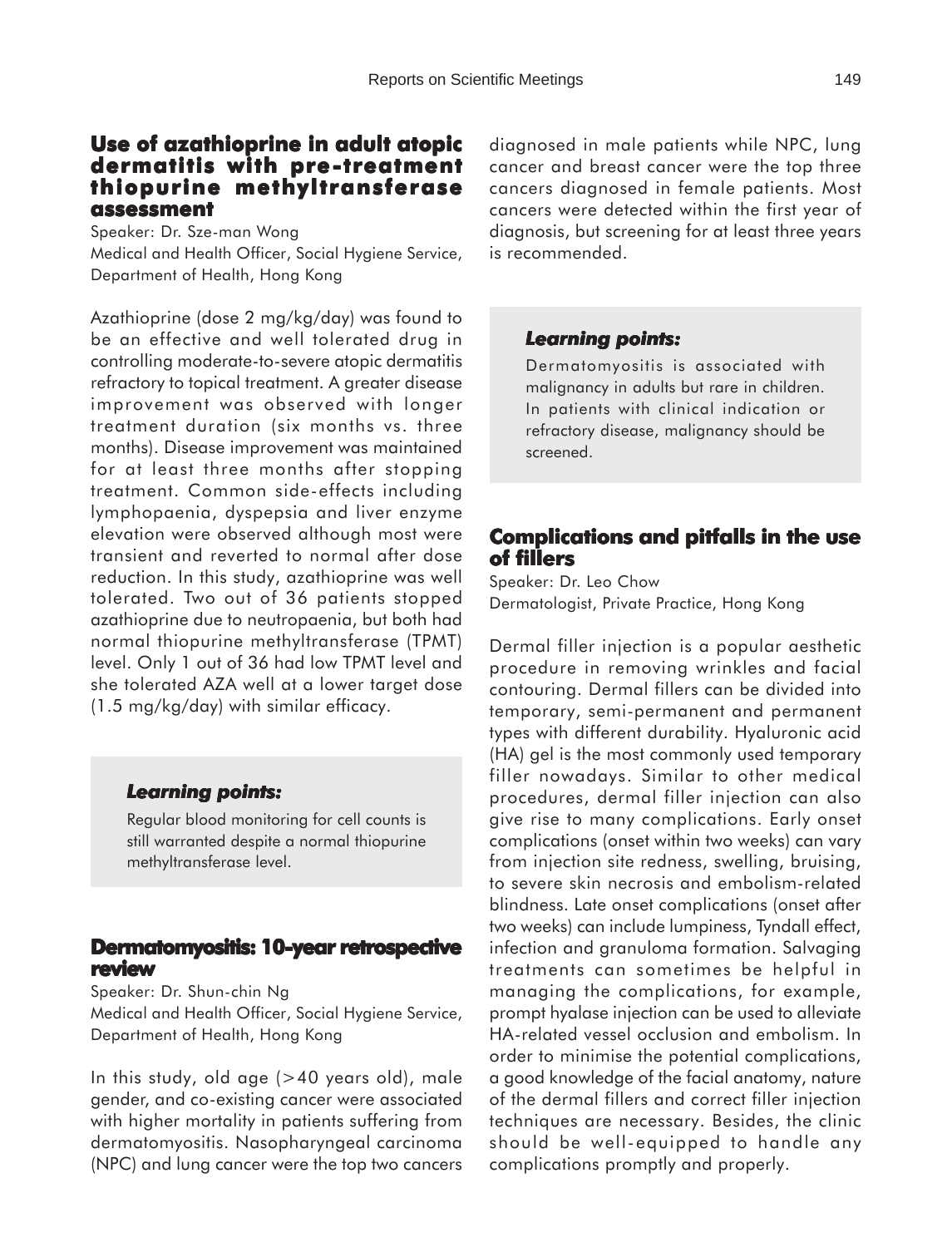#### *Learning points: Learning*

An understanding of the facial anatomy and correct injection techniques are essential for safer dermal filler injection.

# **Complications and pitfalls in the use of devices**

Speaker: Dr. Nicola Chan Dermatologist, Private Practice, Hong Kong

Laser, light and energy-based devices have been commonly used in dermatological and aesthetic treatments nowadays. The main indications include skin resurfacing, vascular lesions, pigment and hair removal. These devices are good therapeutic options if the physician has a good awareness of the safety precautions. The complications can be due to device malfunction, inappropriate device selection for a particular disease, suboptimal pre- and post- treatment preparation, incorrect treatment technique and poor understanding of the device properties. The types of complications can be classified according to the types of devices (e.g. lasers, intense pulsed light, radiofrequency and ultrasound treatments), types of the clinical conditions treated and clinical presentation of the complications. In general, burns, scarring, pigmentation, blistering and infection are the most commonly reported complications. In order to minimise complications, appropriate client selection, proper treatment technique and a good knowledge of the device are crucial. Informed consent, good communication skills, proper follow-up and early detection of the potential complications are other important aspects in achieving desirable clinical outcomes.

#### *Learning points: Learning points:*

Burns, scarring, pigmentation, blistering and infection are the most common complications in the use of laser, light and energy-based devices. Safety precautions must be followed in minimising these complications.

# **A review of management of psoriatic arthritis**

Speaker: Dr. Katy Leung

Senior Consultant, Department of Rheumatology & Immunology, Singapore General Hospital, Singapore

Psoriatic arthritis includes a wide range of clinical manifestations such as peripheral arthritis, predominant distal interphalangeal arthritis, dactylitis, axial disease and enthesitis. Psoriatic arthritis results in an impaired quality of life and disability. It is associated with metabolic syndrome, obesity and increased cardiovascular morbidity.

The Classification of Psoriatic Arthritis (CASPAR) criteria which has been validated in Chinese is a sensitive tool for classifying early psoriatic arthritis. The group for Research and Assessment of Psoriasis and Psoriatic Arthritis (GRAPPA) treatment recommendation for psoriatic arthritis is based on the predominant clinical manifestation of patient, namely peripheral arthritis, axial disease, dactylitis, enthesitis, skin and nail diseases. The treatment is provided according to the severity and impact of each clinical domain. The European League Against Rheumatism (EULAR) recommends that a targetorientated and strategic treatment approach should be employed. Minimal disease activity is a validated composite endpoint that allows comprehensive assessment of the joints and skin. The use of anti-TNF treatment for achieving persistent minimal disease activity is associated with improved radiological outcomes of the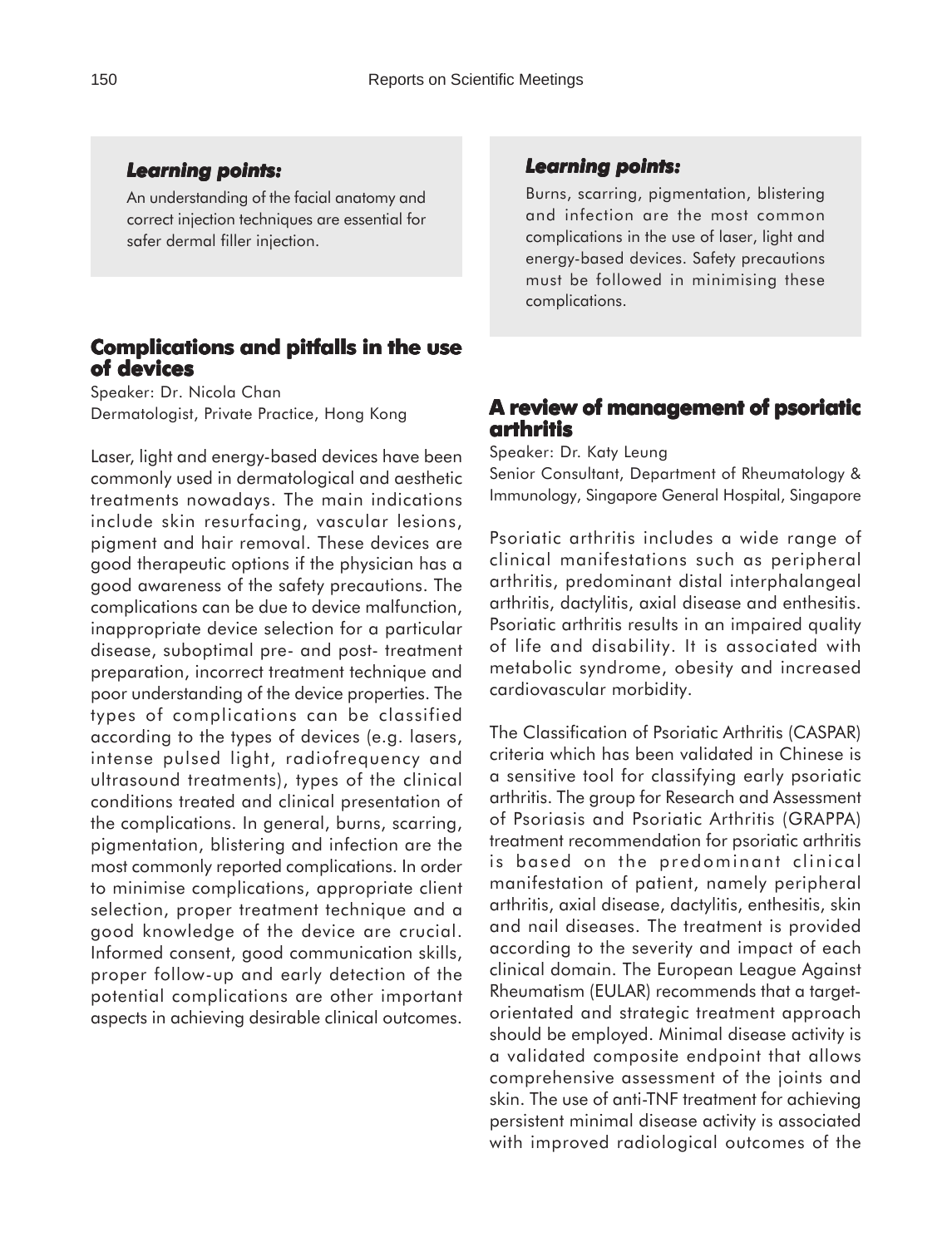patients. A treat-to-target approach in management of early psoriatic arthritis, using minimal disease activity as a therapeutic target, is associated with a better long-term outcome.

#### *Learning points: Learning*

Psoriatic arthritis is associated with impaired quality of life and increased morbidities. Treatment of psoriatic arthritis, using minimal disease activity as a treatment target, is associated with an improved clinical outcome.

## **Prevalence and risk of sexually transmitted diseases in men having sex with men attending Social x with men attending Social Hygiene Service**

Speaker: Dr. Chun-kin Chung Dermatologist, Private Practice, Hong Kong

A study was done from August 2011 to April 2012 recruiting 259 men who have sex with men (MSM) attending the Yau Ma Tei Male Social Hygiene Clinic and Wan Chai Male Social Hygiene Clinic to determine the prevalence of sexually transmitted infection (STI) and risk factors of STI. Clinical history, questionnaires (about social-demographic, sexual practice behaviour) and physical examination were obtained. Blood for HIV, syphilis, HBsAg were done. Oropharyngeal, anal, urethral swab for chlamydia (molecular test) and gonorrhoea (molecular test and culture) were also done. Swabs for genital herpes and wet mount for *trichomona vaginalis* were also performed if indicated. A high prevalence of high-risk sexual behaviour was found among the MSM population attending these two clinics. These included soft drug use before sex, multiple partners, group sex, oral sex, anal sex and inconsistent use of condom. The prevalence of STI were as follows: syphilis (19.9%), genital warts (19.5%), non-gonococcal urethritis/ non-specific genital tract infection (14.5%),

chlamydia (12%), HIV (8.6%), gonorrhoea (7.7%) and genital herpes (0.45%). This study also demonstrated that STI diagnosed within the preceding six months was associated with receptive anal sex and past history of STI.

#### *Learning points: Learning points:*

The three most prevalent STIs among MSM attending sexual health clinics in Hong Kong were syphilis (19.9%), genital warts (19.5%) and non-gonococcal urethritis/non-specific genital tract infection (14.5%). Soft drug use before sex, multiple partners, group sex, oral sex, anal sex and inconsistent use of condom are high risk sexual behaviour among MSM.

# **Sexually transmitted infections of xually transmitted infections of anus and rectum**

Speaker: Dr. Li-gang Yang

Consultant Dermatologist, Sexually Transmitted Diseases Department Director, Guangdong Provincial Center for Sexually Transmitted Infections and Skin Diseases Control, China

Sexually transmitted infections (STI) of the anus and rectum which occur primarily in men who have sex with men (MSM) may also occur among women who engage in anorectal intercourse. In most cities, rectal gonorrhoea and chlamydia infections among MSM are likely to be underdiagnosed. Common anorectal STIs include rectal gonorrhoea and chlamydia infections, anorectal ulcers as well as anorectal warts. The perianal lesions caused by syphilis, herpes simplex virus and genital warts are generally resemble the corresponding lesions as they appear in the genital area, while more than 80% proctitis caused by gonorrhoea and chlamydia are asymptomatic. A good sexual history, e.g. with the use of standardised questions, is essential for making a diagnosis. Rectal gonorrhoea may have symptoms of burning sensation on defaecation, tenesmus or blood in stool. Rectal chlamydia infection may have symptoms of rectal pain, rectal discharge or